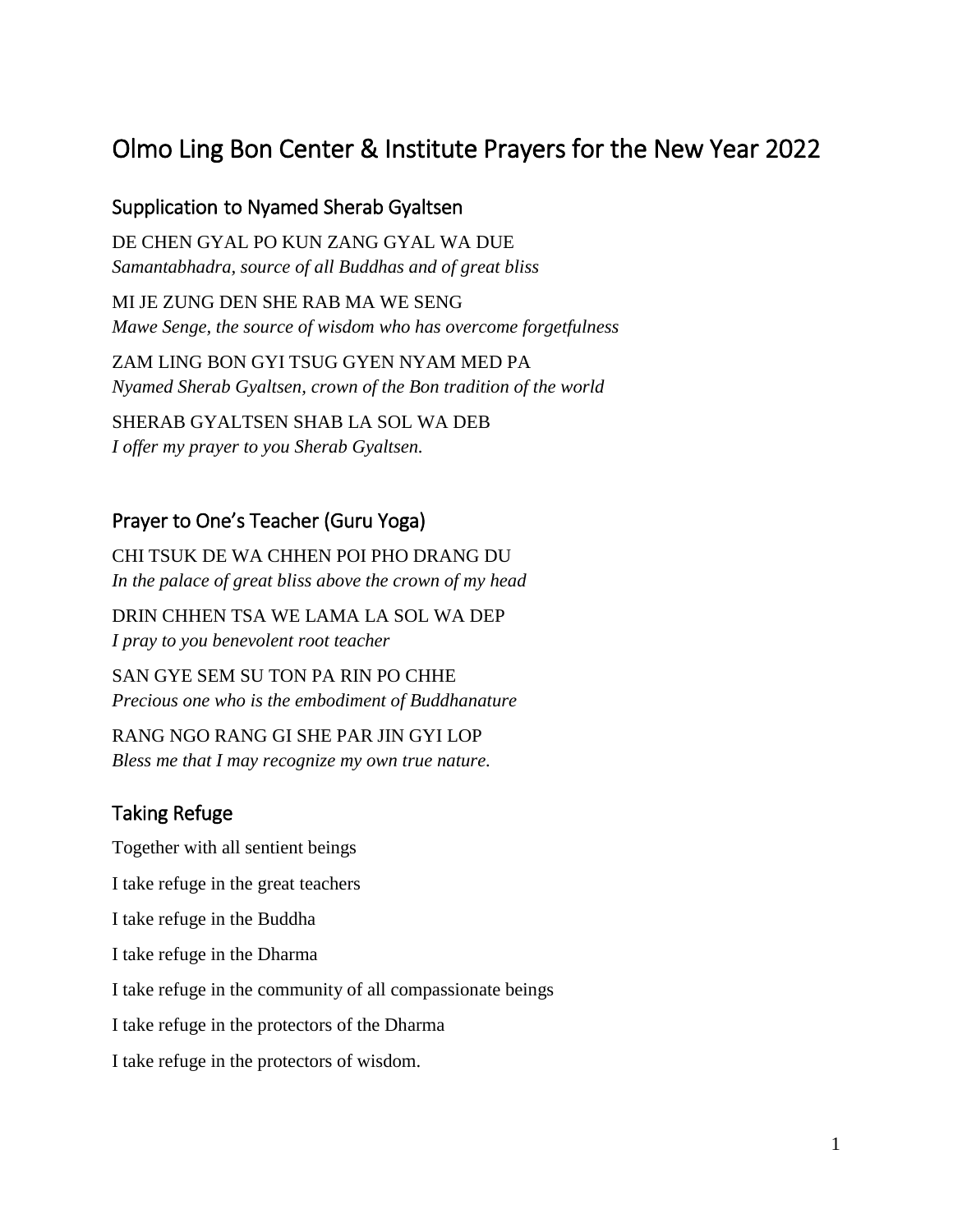# Generating the Heart and Mind of Compassion

In the Buddha, Dharma, and Sangha

I take refuge until complete enlightenment.

Until all beings are free from the cyclic continuum of suffering

May I cultivate the heart and mind of compassionate beings.

May all sentient beings throughout space have complete happiness

May all sentient beings be free from suffering and the causal seeds of suffering

May all sentient beings never be separate from the happiness that is free from suffering.

Being free from the duality of happiness and suffering, may we realize the immeasurable mind of equanimity.

### Invocation of Sidpa Gyalmo

### SO MA MA DZA JO

E MA HO, KA DAG TRO DRAL BON KU YING GI YUM *How wonderful! The pure primordial mother of Dharmakaya*

KHA WA CHEN DU BON TEN DZUG PI CHIR *Establishes the eternal Bon teachings*

GA NA ZHUG KYANG MA CHHOG SID GYAL KHYED *Wherever you abide, Great Mother Sidpe Gyalmo*

NGA YI BOD PA TSAM GYI SHEG SU SOL *Come to me when I invoke you*

CHA DRU TRANG SUM GO WE NED LE KYAB *And protect me from negativities and obstacles.*

CHHA LUG DZE DZUM GA WI DHANG TON LA *You manifest joyfully smiling and beautiful.*

JA CHHANG PHUD DANG GYEN DHEN TOR ME TSOG *Tea, wine, food, and jewels* 

NYA KYOG THOD PA RIN CHHEN NOD DU SHAM *Are displayed as offerings*

TA NOR LUG RA KOR DZE TEN DZUG NE *Along with all my material possessions.*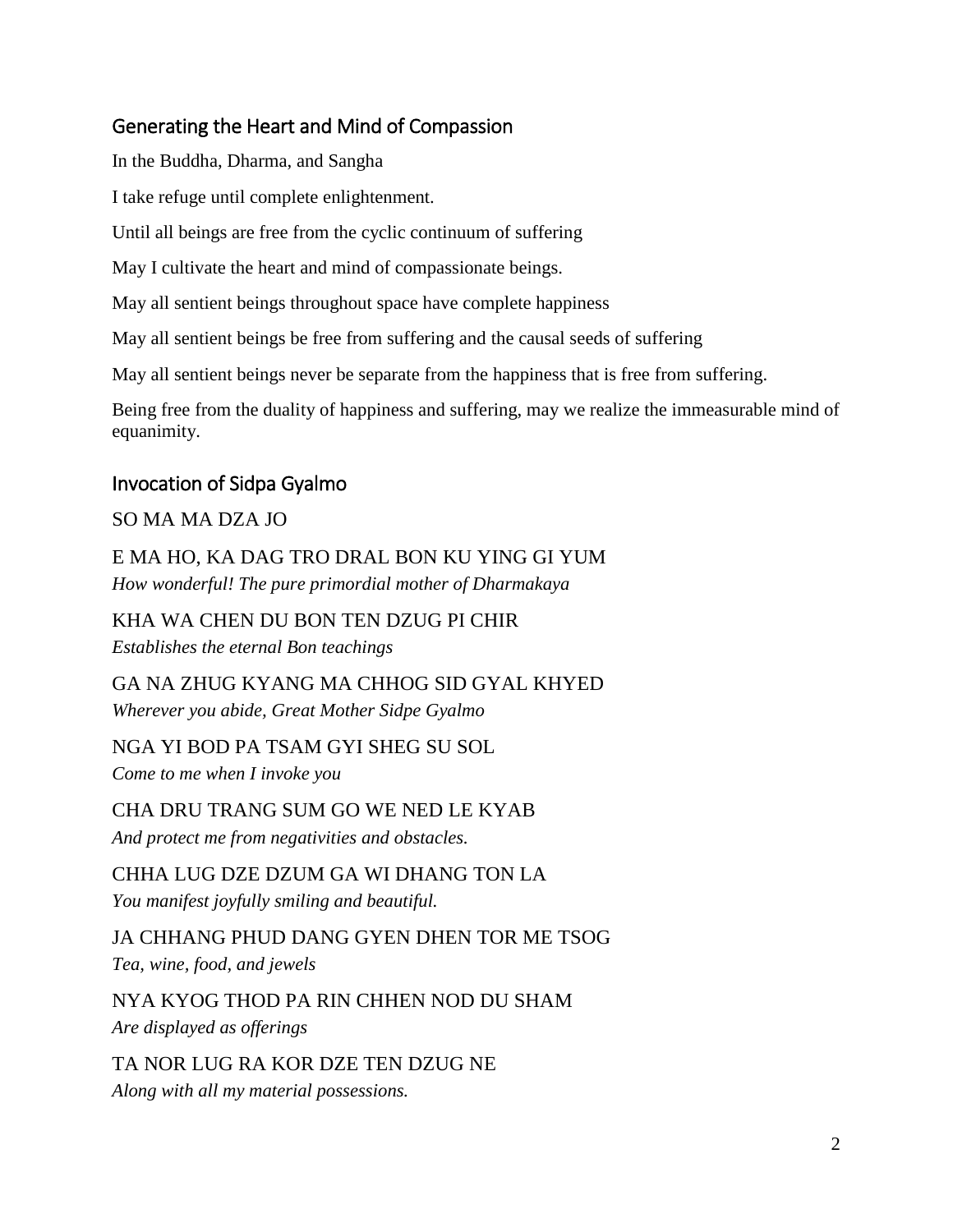### THA NYED DRAL WE CHHOD PE THUG DAM KANG

*May you be pleased by this gift and grant me your protection.*

DA TA DAG CHAG PON LOP YON CHHOD LA *Whatever difficulties I may face*

NA TSA DUG NGAL CHHI DAG CHI YOD PA *Whatever I may be experiencing, illness, suffering, or death*

PA TSAL DZU THRUL DE NI MA ZHEN LA *Without exhausting your miraculous strength*

PHA ROL JED DANG BOE TONG ZHI WAR DZOD *Please pacify all obstacles.*

BA GA LONG CHHEN U GYA CHAG TONG MA *The Great Mother of boundlessness with one hundred heads and one thousand arms*

MA MO KHA DRO ZER GYED PAR ME TSOG *Surrounded by the retinue of Mamo dakinis*

TSAH TRA SHA BAR TSON CHHA CHAG NA NAM *Holds axes and a wheel*

TSA ZER ME PUNG BAR WE U NA GYING *Standing in the center of a blazing flame*

DZA THUN SO DANG JO JO BE PE TSE *While reciting the mantra DZA THUN SO JO JO* 

WA GYAL HUG GOD CHANG MOE NGUR DUR JED *The fox, owl, vulture, wolf, and disturbing forces cry out in fear*

ZHA LONG HOEN KUG DAL YAM NA TSOG KYI *The limp, blind, deaf and dumb*

ZA LAM DRA LA TON CHING DRA YUL PHUNG *Although enemies are on their way may they never reach their destination.*

HA BU DAG GI DOED PI DON KUN DRUB *May all my aspirations and wishes come to fruition*

YA MED PUNG DANG CHHI DAG JIG LE KYOB *Protect me so that disturbing spirits, obstacles, and the fear of death may disappear.*

RA SA YA NA MEN GYI CHHOE PA ZHE

*Please accept the essential medicinal offerings*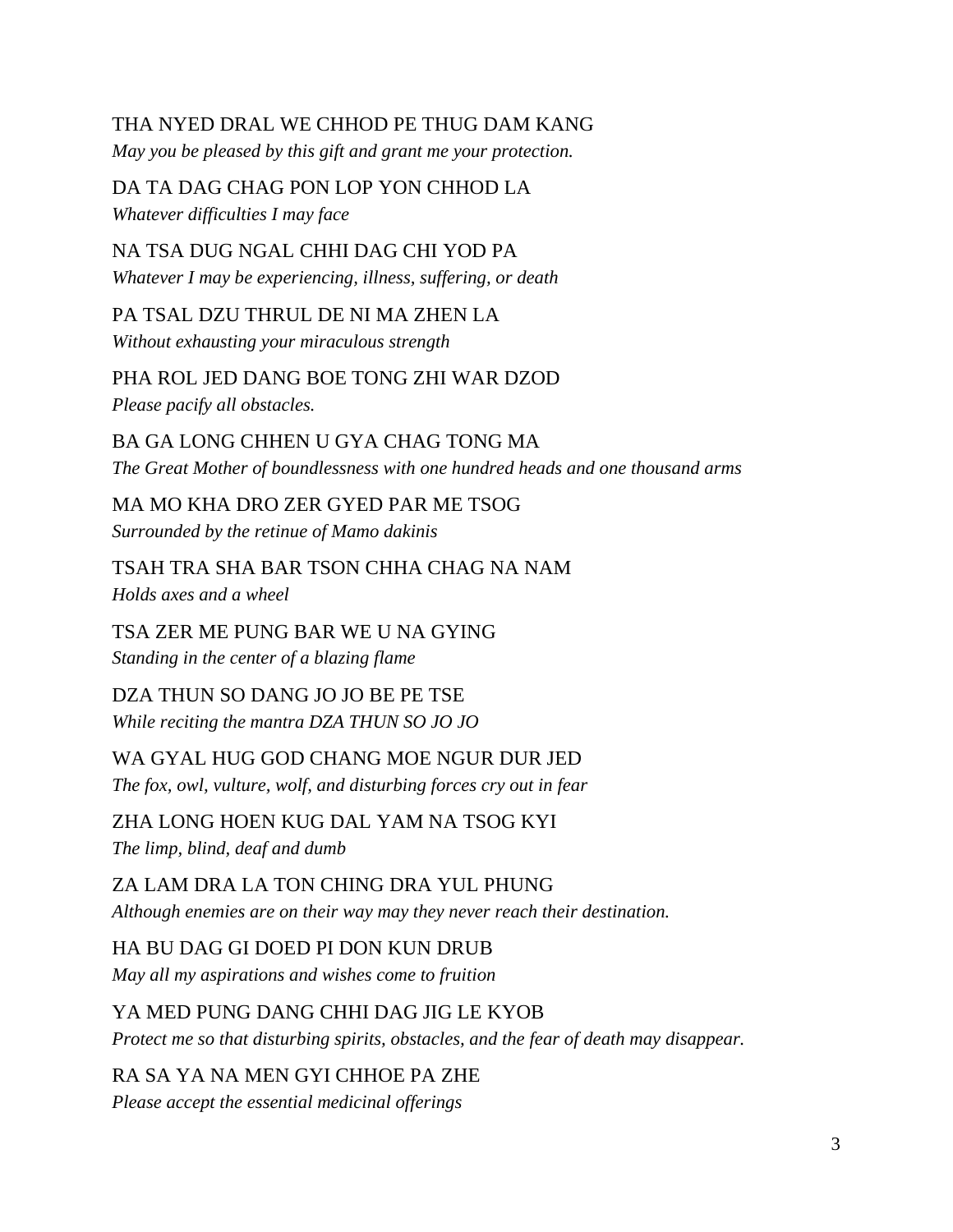#### LA GYA SANG GYE TENPA NYEN PO SUNG

*And gently protect the teachings*

SHA ZEN MA MO KHA DRO YEN CHHED DU *Along with the spirits, the Mamo dakinis*

SA CHUE YING KYI YUN CHHEN CHIN CHHED KUN *And the Great Mothers of the ten levels of the path of compassionate beings*

HA HA DZUM PAR ZHAL GYI DHANG TON LA *Their faces glowing with the laughter of joy*

AH KAR YUNG DRUNG TEN PI GYAL TSEN DZUG PAR SHOG *Please raise the victory banner of the eternal Bon teachings.*

# Invocation of Yeshe Walmo

MA DU SUM SAN GYE KA KYONG THU MO CHHE *Powerful mother who protects the teachings of the Buddhas of the three times*

MA CHHOG SID PA GYAL MO YING KI YUM *Sidpa Gyalmo, mother of all throughout space and time*

KUN DOK THINK NAK NAM KHE ZHI DANG CHEN *Color azure like the clear sky*

KU LA MA JA DZE PI THUL PA SOL *The body adorned with beautiful peacock feathers*

CHAG YE NAM CHAG RAL DRI DRA SOG CHOD *The iron sword held in the right hand cuts the life of adverse forces*

YON PE TSE BUM SHEN GI TSE SOG SING *The lifeforce-vase in the left hand gives life to all beings*

YESHE WALMO KHOR DANG CHE PA LA *Yeshe Walmo and retinue*

DUD TSI MI ZED GYEN TSOK DHI BUL GYI *I offer you an unceasing stream of nectar and jewels*

YUNG DRUNG BON GYI TEN PA NYING PO SUNG *Protect the doctrine of the eternal Yung Drung Bon* 

DRUP SHEN DAG GYI THU PUNG DONG DROG DZOD *Please give us practitioners strength of energy and body*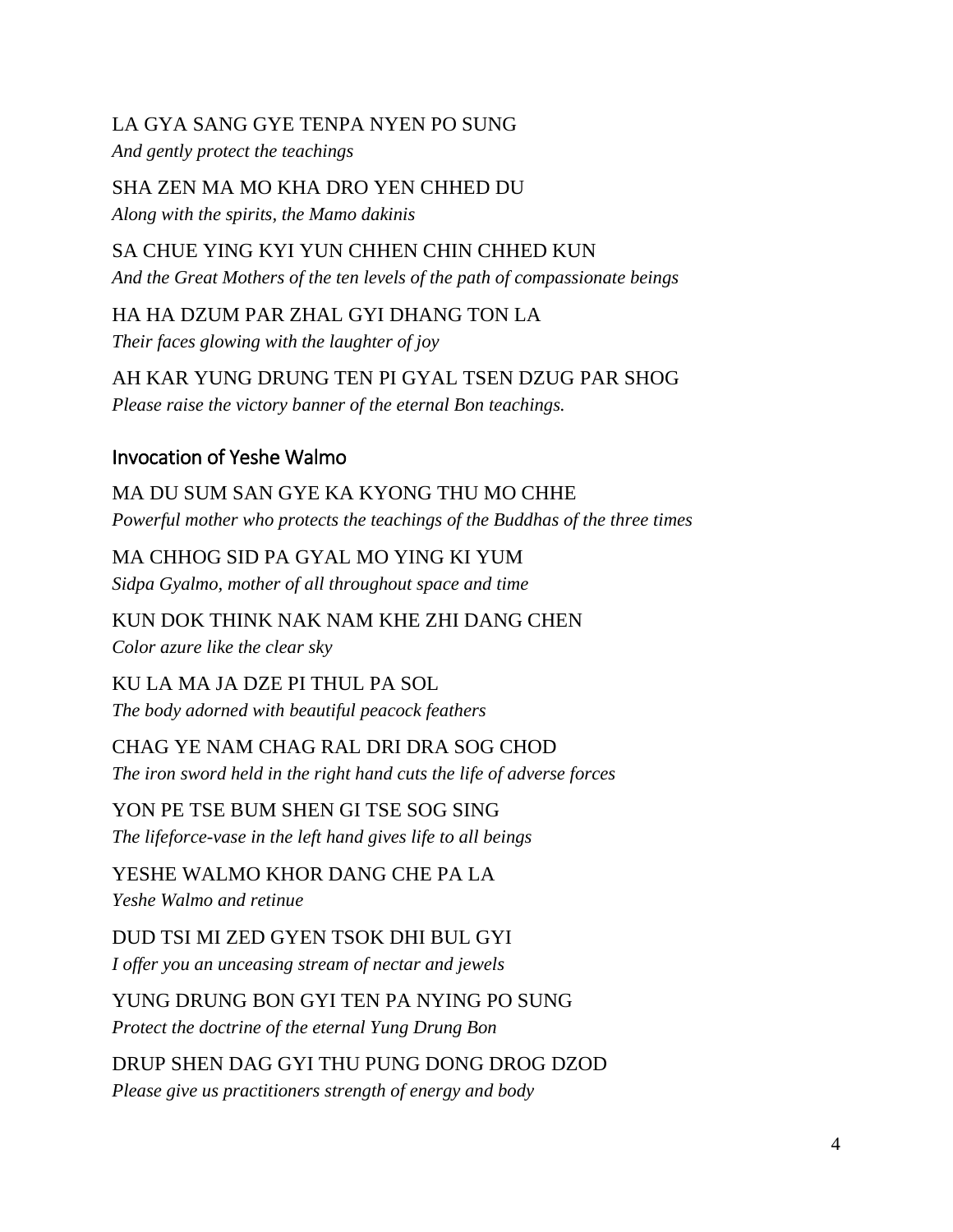#### DAG CHAK PON LOP KHOR DANG CHE PA YI

*To all of us masters and disciples*

ME THUN KYEN DANG BAR CHED MA LUI KUN *May all afflicted conditions, obstacles and obscurations*

KHA LONG YING SU THAM CHED ZHI WAR DZOD *Be liberated into the vastness of space.*

#### Prayer for Prosperity

EMAHO TSE YI GYAL PO TSE RING NED MED SHOG *EMAHO! May you live long and healthy*

DOD PE GYAL PO PHUN SUM TSOG PAR SHOG *May all your wishes and desires be fulfilled*

SOD NAM GYAL PO PHEL ZING TEN PAR SHOG *May your luck and fortune continuously increase*

MON LAM GYAL PO GANG TAB DRUB PAR SHOG *May all your prayers come to fruition*

DRE PUI GYAL PO NGON SANG GYE PAR SHOG *May you ultimately achieve Buddhahood.* 

GYUR PA MED PAR KU YI TA SHI SHOG *May you be blessed with an unchanging body* 

GAG PA MED PAR SUNG GI TA SHI SHOG *May you be blessed with flawless speech*

THRUL PA MED PAR THUG KYI TA SHI SHOG *May you be blessed with clarity of mind*

GYAL WE KU SUNG THUG KYI TA SHI SHOG *May you be blessed with prosperity of body, speech and mind*

TON PA JIG TEN KHAM SU JON PA DANG *May the Buddha appear in this world.*

TEN PA NYI OD ZHIN DU SAL WA DANG *May the Dharma teachings shine forth like sunlight.*

TEN DZIN BU LOP SHED DRUB PHEL WA DANG *May the spiritual master and the students flourish.*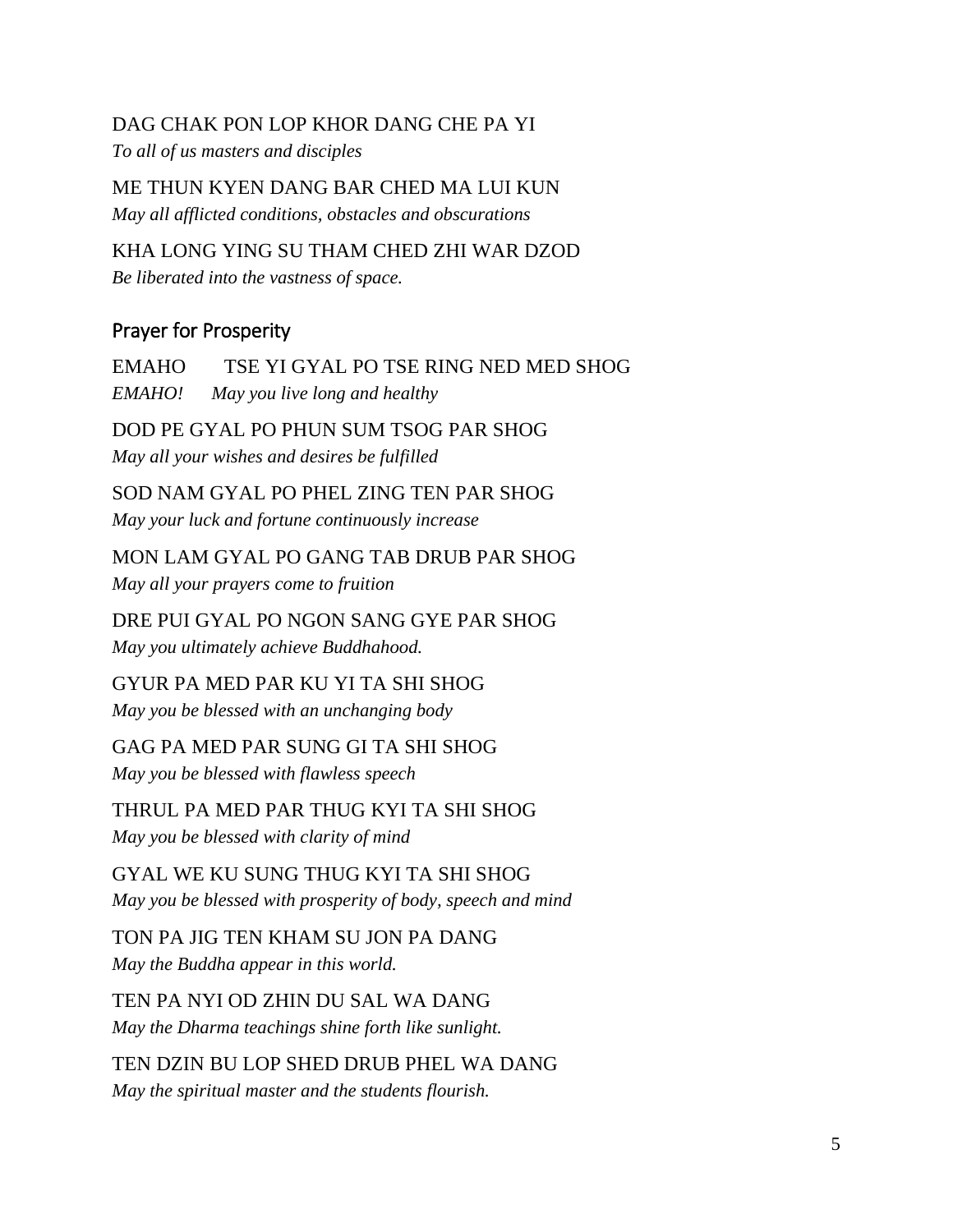#### TEN PA YUN RING NE PI TA SHI SHOG

*May the teachings of the Buddha continue forever.*

TEN DZIN KYE BU MI YI SENG GYE ZHAB

*Those who understands Dharma hold it in a lion-like grasp.*

### SA CHOG GAR ZHUG TEN PA GAR DZIN KYANG

*Wherever you abide and whatever practice you observe*

DUL JA MIN DROL LAM LA KHOD PA DANG *While following the path of liberation*

BAR CHHAD MA LUI YONG SU ZHI GYUR CHIG *Having cleared all obstacles, may you abide in the essence of peacefulness.*

TEN PI PAL DU LA MI ZHAB TEN ZHING

*May you follow in the footsteps of the masters and attain spiritual maturity.*

TEN DZIN KYE BUB SA TENG YONG LA KHYAB *May the practitioners of Dharma expand throughout time and space.*

TEN PI JIN DAK NAH TANG JOR WA GYE *May the benefactors of the Dharma prosper in all aspects of life*

TEN PA YUN RING NE PI TA SHI SHOG *May the teachings of Buddha continue forever.*

NYIN YANG TA SHI PAL BAR TA LA LA *May you receive blessings filled with glowing warmth in the day*

TSEN YANG TA SHI PAL BAR SI LI LI *May you receive blessings of cool refreshment at night*

NYIN TSEN TAG TU TA SHI GANG LEG PA *May the blessings and well-being prosper day and night.*

DENG DHIR TSAL ZHING TA SHI DE LEG SHOG *May you be blessed with prosperity in this very moment.*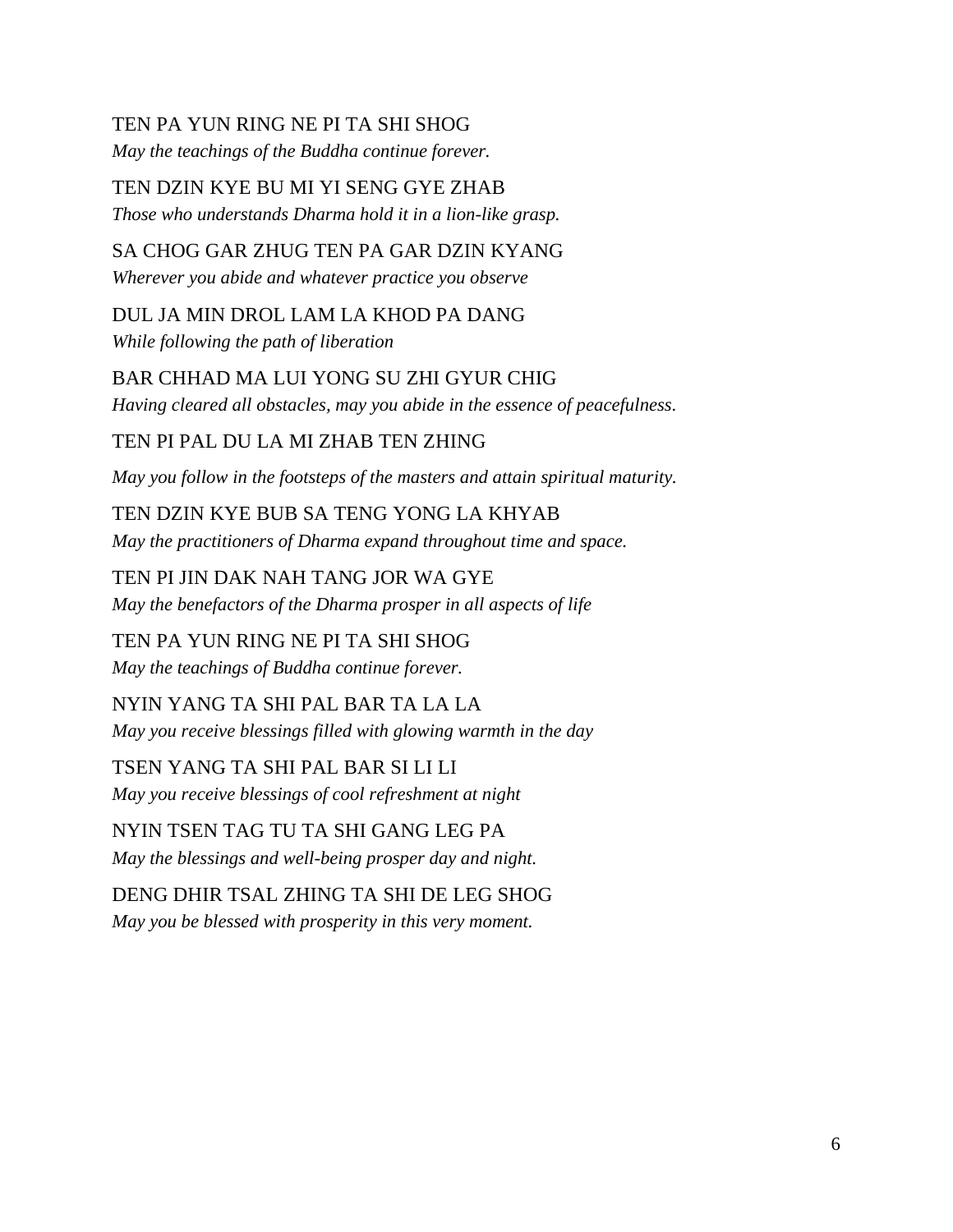### Aspirational Prayer for Peace and Prosperity

ZHI WAR GYUR CHIG DUD KI DE *May all the different kinds of harmful beings be pacified*

TONG PAR GYUR CHIG NGEN SONG SUM *May the conditions of the three lower realms be exhausted*

DAR ZHING GYE GYUR YUNG DRUNG BON *May the eternal and indestructible Dharma teachings remain forever*

DE ZHIN YONG KHYAP SEM CHEN NAM *May all beings throughout time and space* 

JANG WAR GYUR CHIG DIG DANG DRIB *Be free of affliction and defilement*

PHEL WAR GYUR CHIG GYEWE TSOG *May the accumulation of the merit of virtue flourish*

TASHI THOP CHIG YON GYI DAG *May all beings experience prosperity and wellbeing*

THOE PAR GYUR CHIG TON PI KA *May all beings be able to hear the teachings of the Buddha*

TSEN PAR GYUR CHIG MON LAM THA *May all beings be secure in comfort and happiness*

CHOG CHU DUE SUM DE WAR SHEG *May the Buddhas of the three times and the ten directions*

DAG DANG THA YE SEM CHEN NAM *And all beings including ourselves*

NYI MED NGANG LA NYAM GYUR CHIG *Abide in the experience of non-duality*

TON PE THUG JE CHE WAR SHOG *May the unsurpassable compassion of the Buddha extend everywhere*

LHA YI MON LAM TSEN PAR SHOG *May the good wishes and aspirations remain alive in each being*

BON GYE TENPA DAR WA SHOG *May the teachings of the Buddha flourish*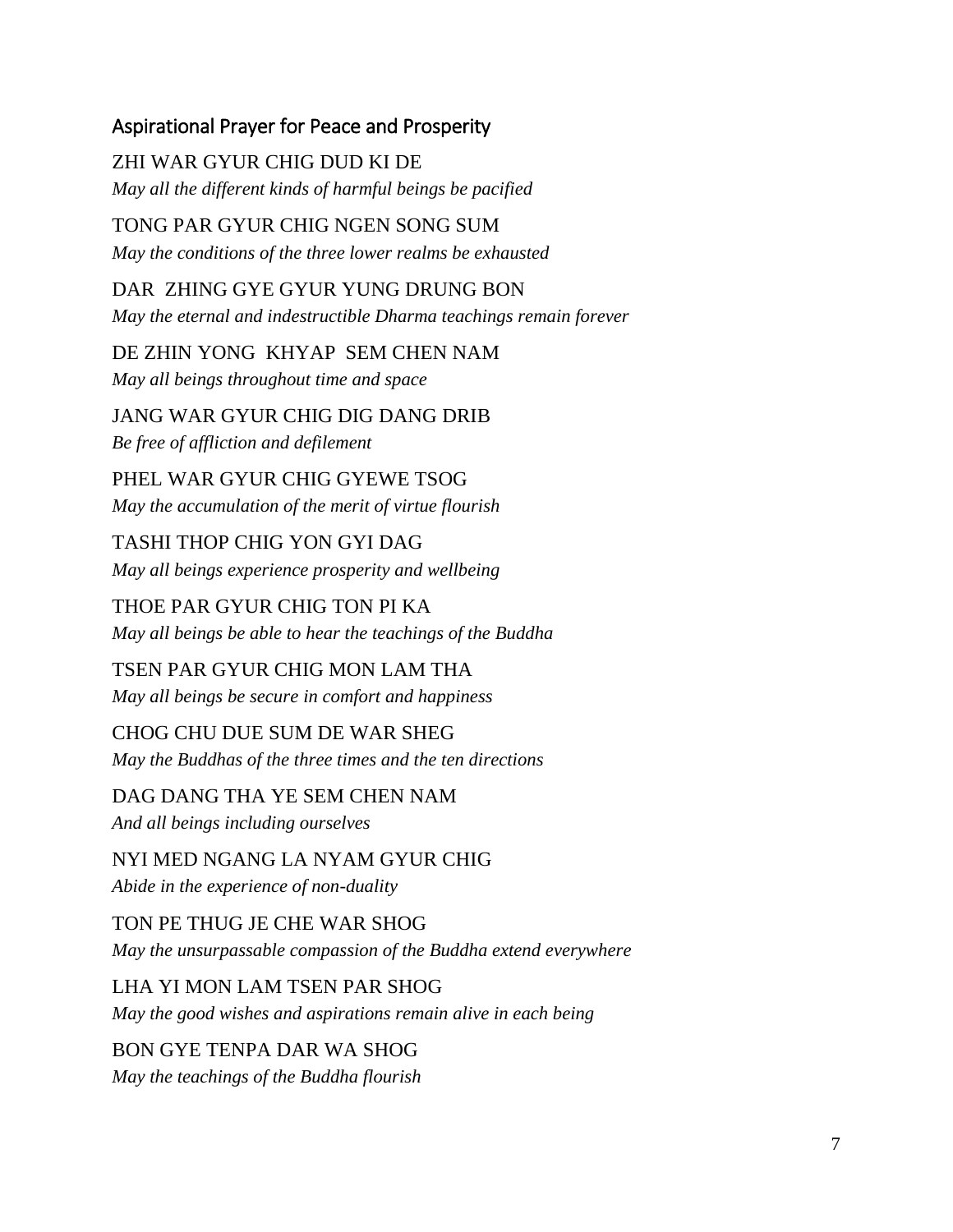#### SEM CHEN DE KYID DZOM PAR SHOG

*May all beings meet with happiness and prosperity*

MI GYE DIG TSOG NUB PAR SHOG *May all unwholesome thoughts and actions come to an end*

SIN GYI MON PA GUD PAR SHOG *May all harmful conditions decline*

KHOR WA SEM CHEN THAM CHED KYANG *May all beings within cyclic existence*

DHUG NGYAL NYANG NGE GYUN CHED NE *Be completely free of pain and suffering*

TASHI DAM PAR THOB PAR SHOG *May the ultimate happiness and prosperity be realized.*

# Prayer of Aspiration

KAL ZANG U NE TEN PI TSO WO CHHE *The essence of the fortunate era is the preciousness of Dharma*

# DZED PI NANG NE THRIN LE DAM PA PHUL

*Out of all deeds the supreme action is commitment* 

### JE ZHAG THA RU GYE PI TA SHI SHOG

*May the prosperity of wholesome deeds remain until the end of time.*

### BON GYI NYING PO NYE LAM ZUNG KYI DON

*The precious essence of the Dharma teachings is a direct way to liberation.*

#### KA YI NYING KHU SANG GYE GONG PI CHOG *The Buddha's mind is the heart-drop of the Dharma*

TEN PI NYING PO DAR GYE RAB CHOD SHOG *May the essence of the Buddha's teachings flourish and be actualized throughout time and space.*

LHA YI TSO WO NAM GYAL LHA CHU LA *Out of all deities the supreme are the ten Accomplished Deities*

## KHOR GYE DAM PA PAL GON GYA TSA GYED *The supreme students are the 108 Glorious Disciples.*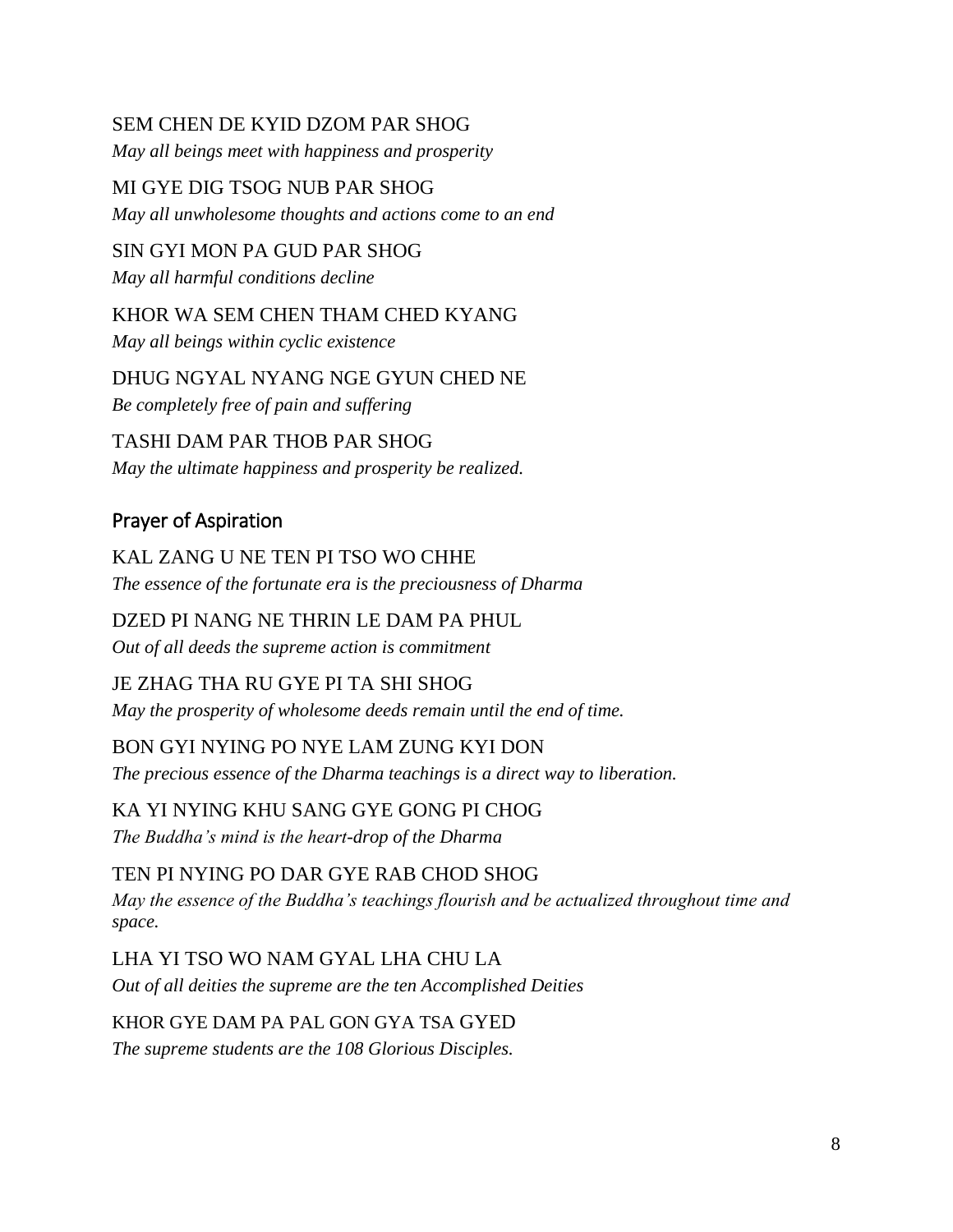#### YONG SU DZOG PI KHOR LO RAB KOR SHOG

*May the perfect wheel of Dharma continue to turn.*

MON LAM DI TAB GYE WE THU PAL GYI *By the virtue and the power of this aspirational prayer*

NED MUG TSON GYI KAL PA ZHI WA DANG *May all disease and famine, war and despair, be pacified and transformed*

PAL JOR SOD NAM PHUN SUM TSOG PA YI *May all beings fulfill their wishes for prosperity and fortune*

SANG GYE TEN PA DAR ZHING GYE PAR SHOG *May the teachings of the Buddha spread and flourish*

SANG GYE TEN PA RAB DAR NE *Having flourished the teachings of the Buddha* 

SEM CHEN PAL JOR PHUN SUM TSOG *May all beings enjoy prosperity* 

YE ZHIN NOR BU GYA TSO TAR *Like the preciousness of vast, deep oceans.* 

DUI NAM TAG TU TA SHI SHOG *May the prosperity of all beings spread throughout time and space.*

# Lha Gyal

TON PE THUG JE CHHE WAR SHOG *May the unsurpassable compassion of the Buddha extend everywhere*

LHA YI MON LAM TSEN PAR SHOG *May the good wishes and aspirations remain alive in each being*

BON GYE TENPA DAR WA SHOG *May the teachings of the Buddha flourish*

SEM CHEN DE KYID DZOM PAR SHOG *May all beings meet with happiness and prosperity*

ME GYE DIG TSOG NUB PAR SHOG *May all unwholesome thoughts and actions come to an end*

SIN GYI MOD PA GUD PAR SHOG *May all harmful conditions decline*

KHOR WE SEM CHEN THAM CHED KYANG